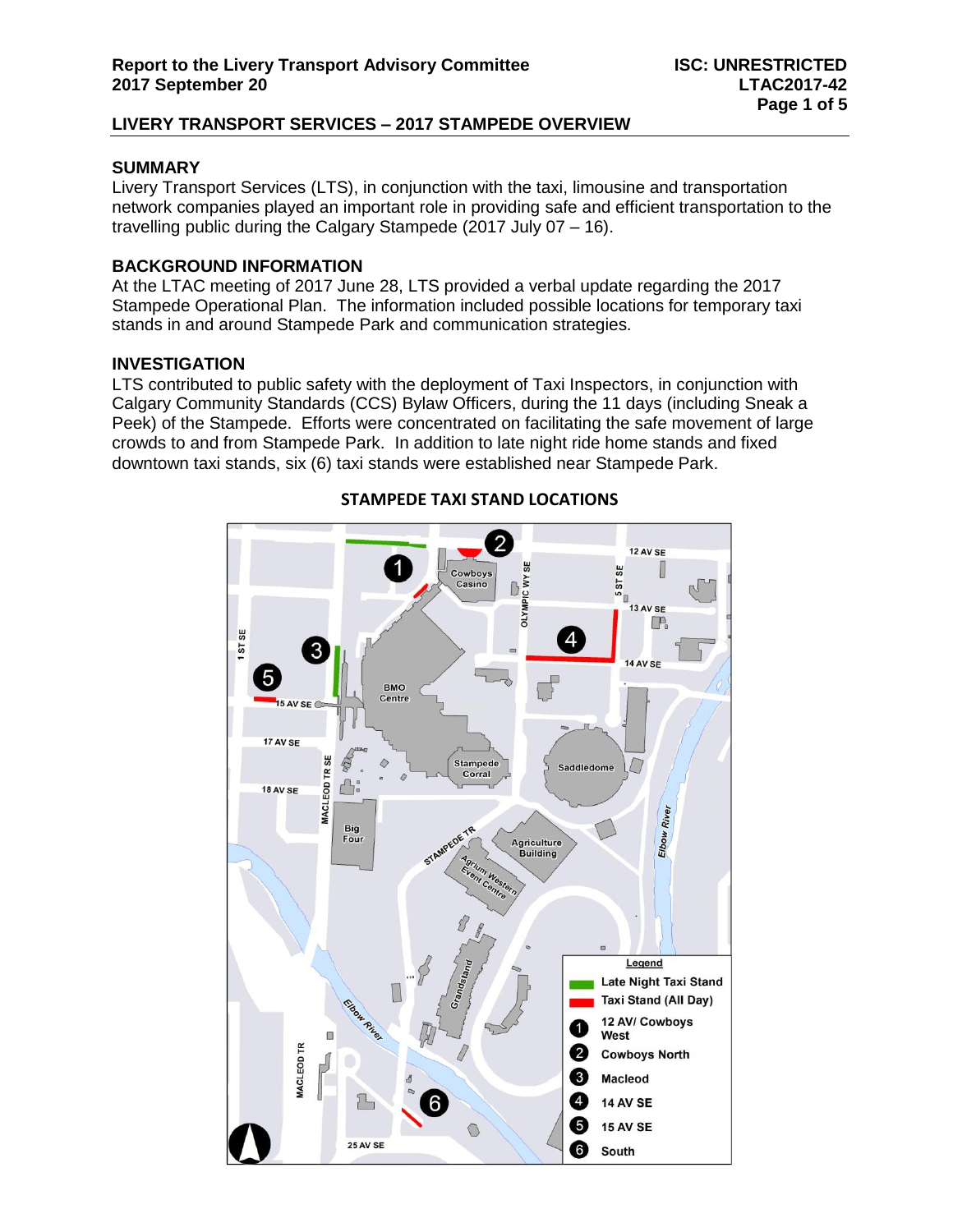### **STAKEHOLDER ENGAGEMENT OR RESEARCH CONDUCTED**

During the 11 days (including Sneak a Peak) taxis and TNCs combined, provided a total of 455,693 trips. Taxis logged 315,749, which is a decrease of 14% from 2016 (366,169).







The number of taxis available to provide service varies each day. Reasons include: vehicle repairs, driver on vacation, vehicle out of service (ie. accident).

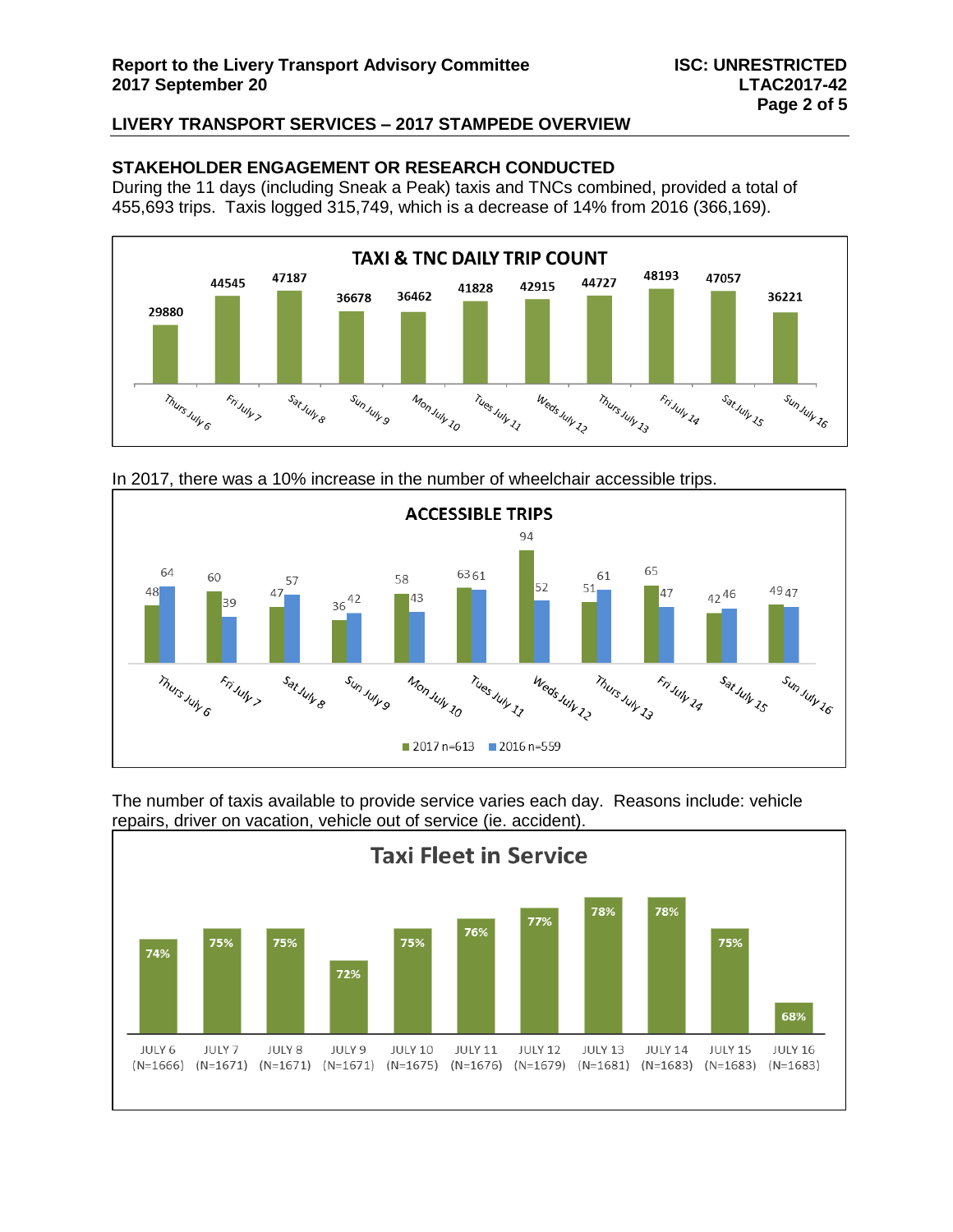### **Report to the Livery Transport Advisory Committee ISC: UNRESTRICTED 2017 September 20 LTAC2017-42**

### **LIVERY TRANSPORT SERVICES – 2017 STAMPEDE OVERVIEW**

The chart below represents a summary of the average number of in-service taxis during the Stampede. With the increase of in-service taxis during peak periods (late night), a decrease was experienced in taxi availability between 6am and noon each day. The highest volume of taxis on the road was between the hours of 9pm - 2am.



The following chart represents the number of taxi trips around Stampede Park. The stand on 12<sup>th</sup> Avenue/Cowboys West saw the greatest intensity of use and constituted 44% of all recorded activity. The total stand activity (62,317) was 18% lower than 2016 (75,916). As with 2016, the ParkPlus parking on the north side of 12 Avenue SE was removed which increased the traffic flow and allowed taxis to enter and exit the area in a timelier and safer fashion.

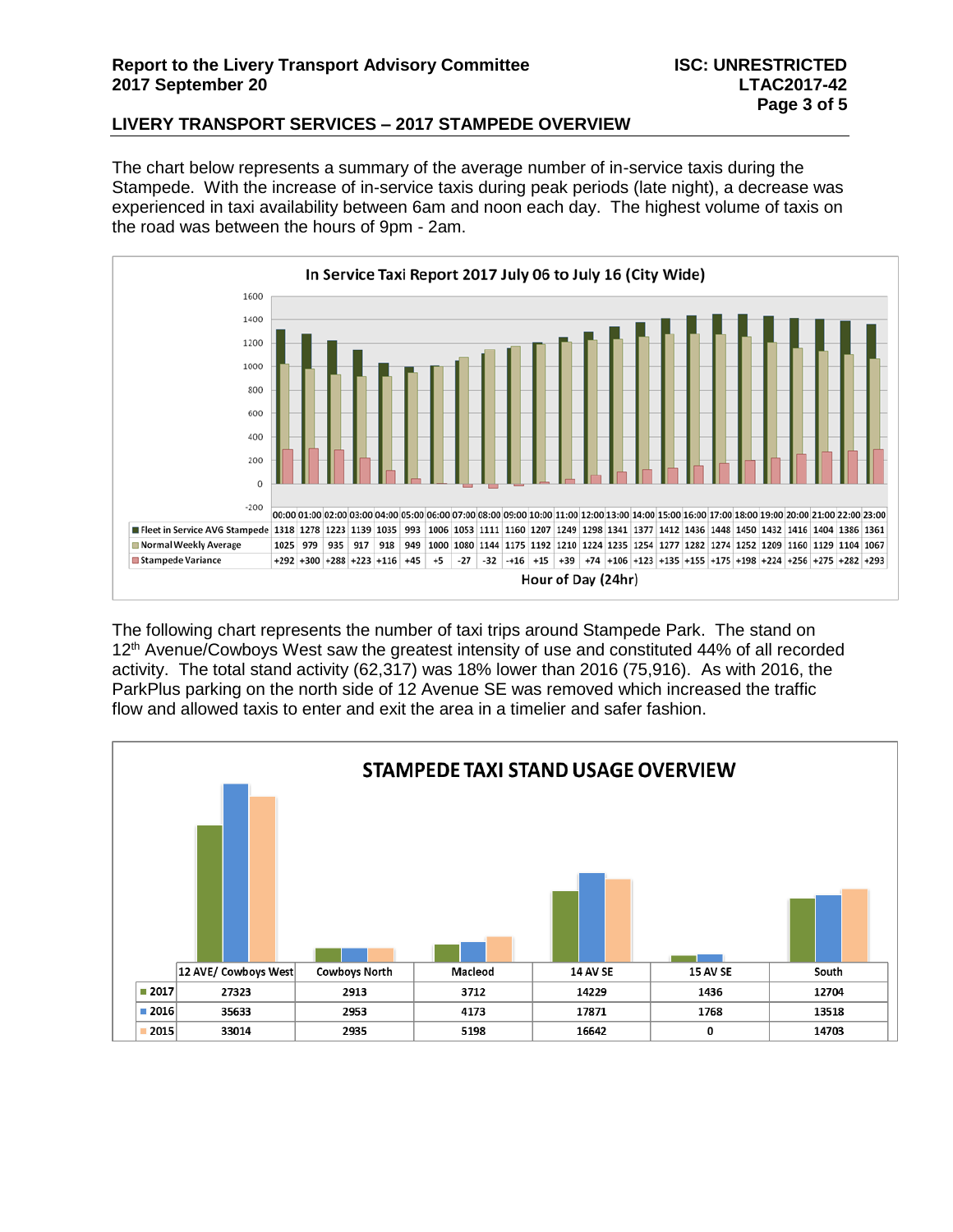Below is the overview of the two events held at Fort Calgary. Due to the second event being cancelled in 2016, there is no comparison for 2016/2017.



This year Shaw Millennium Park hosted two events. As illustrated in the chart below, the second event saw an increase in both drop off and pick ups.



A complement of seven (7) Taxi Inspectors were on duty and incurred a total of (70) hours of overtime to ensure the maximum levels of coverage, including the peak periods. In addition to Taxi Inspectors, General Bylaw Officers assisted nightly in traffic and crowd management on 12<sup>th</sup> Avenue SE. The Stampede Tents and Nightclub Taxi Stands were also routinely patrolled to ensure the stands were being managed effectively by affiliated staff and not posing any safety concerns.